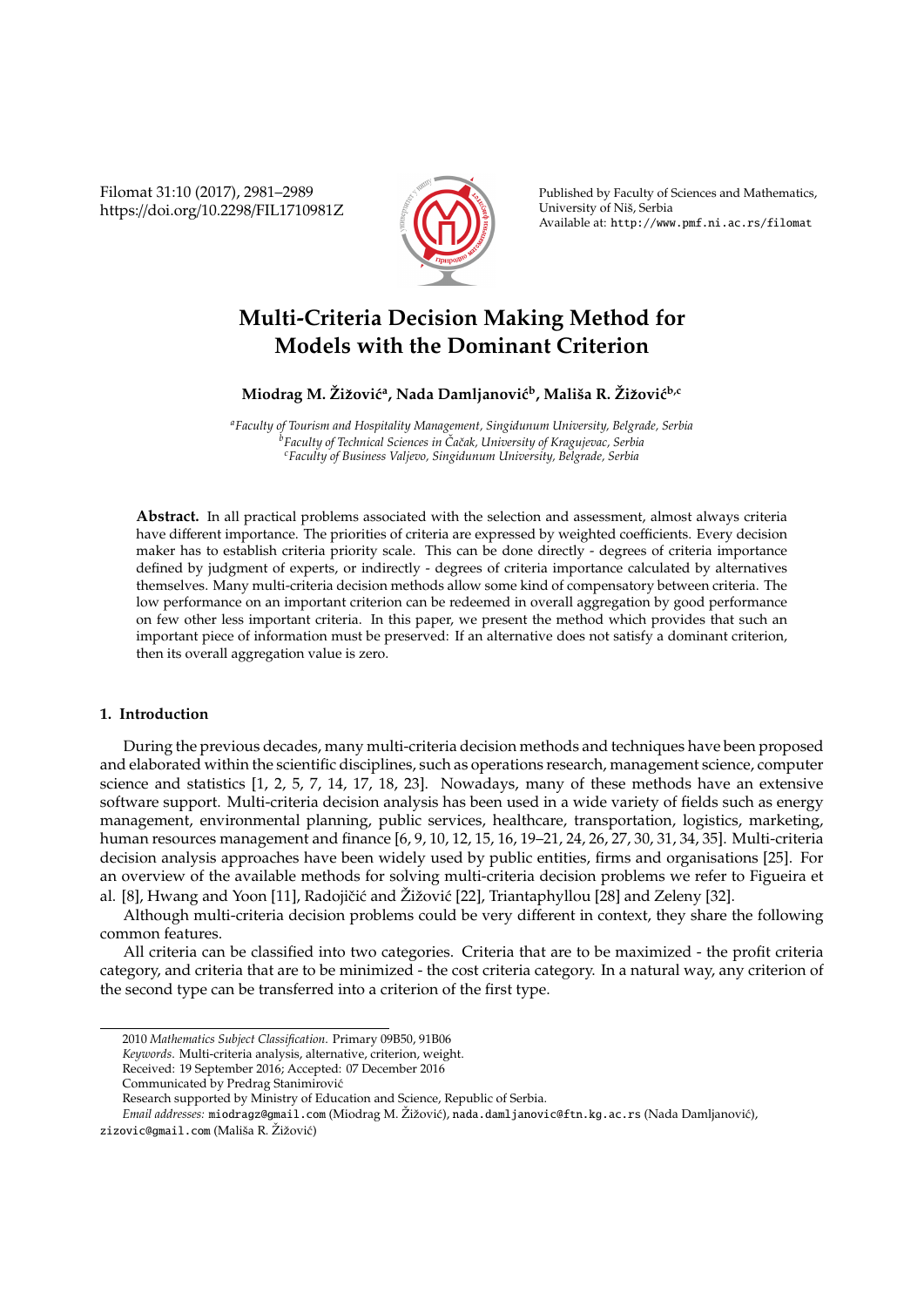Almost always criteria have different importance. The priorities of criteria are expressed by weighted coefficients in normalized form (sum of all weights is 1). So, every decision maker has to establish criteria priority scale. This can be done directly - degrees of criteria importance defined by judgment of experts, or indirectly - degrees of criteria importance calculated by alternatives themselves.

One of the most important steps in many multi-criteria methods is normalization. Namely, different (quantitative) criteria can be expressed in different dimensions, i.e., in different measurement scales, and if we apply normalization process, all of them will be transformed into the same scale (usually [0,1]). Several normalization procedures are available in literature to eliminate computation problems caused by different measurement units (for example, see [3, 13]).

The crucial problem arises when we need to express performance value of alternatives in terms of qualitative criteria. This problem may become very difficult one (maybe even impossible). Every qualitative information need to be transformed into absolute quantitative value. The objectivity of this step always depends on decision-maker, i.e., on his subjective interpretation of numbers, and thus, it is always questionable. Can we notice low change in sensation? How many different qualitative objects can we distinguish? These questions are widely elaborated within psychological theories (see Milner, 1956) and some well known multi-criteria methods (such as AHP-method) are based on these researches (see Saaty [24] and Triantaphyllou [29]). All multi-criteria methods dealing with qualitative data information, eventually express them by using quantitative scale.

Further, using appropriate mathematical calculus, each alternative is assessed and the final rank of alternatives is obtained. Different multi-criteria methods are based on different utility functions used for calculation of overall values of alternatives. Selection of the method always depends on the type of problem that is to be solved, the knowledge and experience of the decision maker in the field of multi-criteria analysis, as well as technology issues under consideration.

#### **2. Preliminaries**

Our focus will be on the typical multi-criteria decision problem. Let there are *m* alternatives  $A_1, A_2, \ldots, A_m$ to be assessed based on *n* criteria  $C_1, C_2, \ldots, C_n$ . A decision matrix is a  $m \times n$ -matrix with each element  $a_{ij}$ being the *j*-th criteria performance value of the *i*-th alternative.

| Table 1: Decision matrix |                |          |  |          |  |  |
|--------------------------|----------------|----------|--|----------|--|--|
|                          | C <sub>1</sub> | $C_2$    |  | $C_n$    |  |  |
| A <sub>1</sub>           | $a_{11}$       | $a_{12}$ |  | $a_{1n}$ |  |  |
| $A_2$                    | $a_{21}$       | $a_{22}$ |  | $a_{2n}$ |  |  |
|                          |                |          |  |          |  |  |
| $A_m$                    | $a_{m1}$       | $a_{m2}$ |  | $a_{mn}$ |  |  |

Let  $w_1, w_2, \ldots, w_n$  denote the weights assigned to criteria  $C_1, C_2, \ldots, C_n$ . Each  $w_j$  reflects importance of  $C_i$  relative to the other criteria. The natural assumption is that the weights are normalized, i.e., they sum up to 1:

 $w_1 + w_2 + \cdots + w_n = 1.$ 

The criteria weights are set either in a direct or an indirect way. In the direct approach, weights are given by the user, while in an indirect method, preference information is collected through a pair-wise comparison of the previously selected alternatives. The outcome of the decision making process greatly depends on the objectivity of criteria weights. For an overview on various weighting methods we refer to [33].

In a multi-criteria value model, the overall value of alternative  $A_i$  is given by the utility function  $V(A_i)$ which is the result of the aggregation of the value functions  $V_j(A_i)$  assigned to each criterion  $C_j$ , i.e.

$$
V(A_i) = M(V_1(A_i), V_2(A_i), \ldots, V_n(A_i)).
$$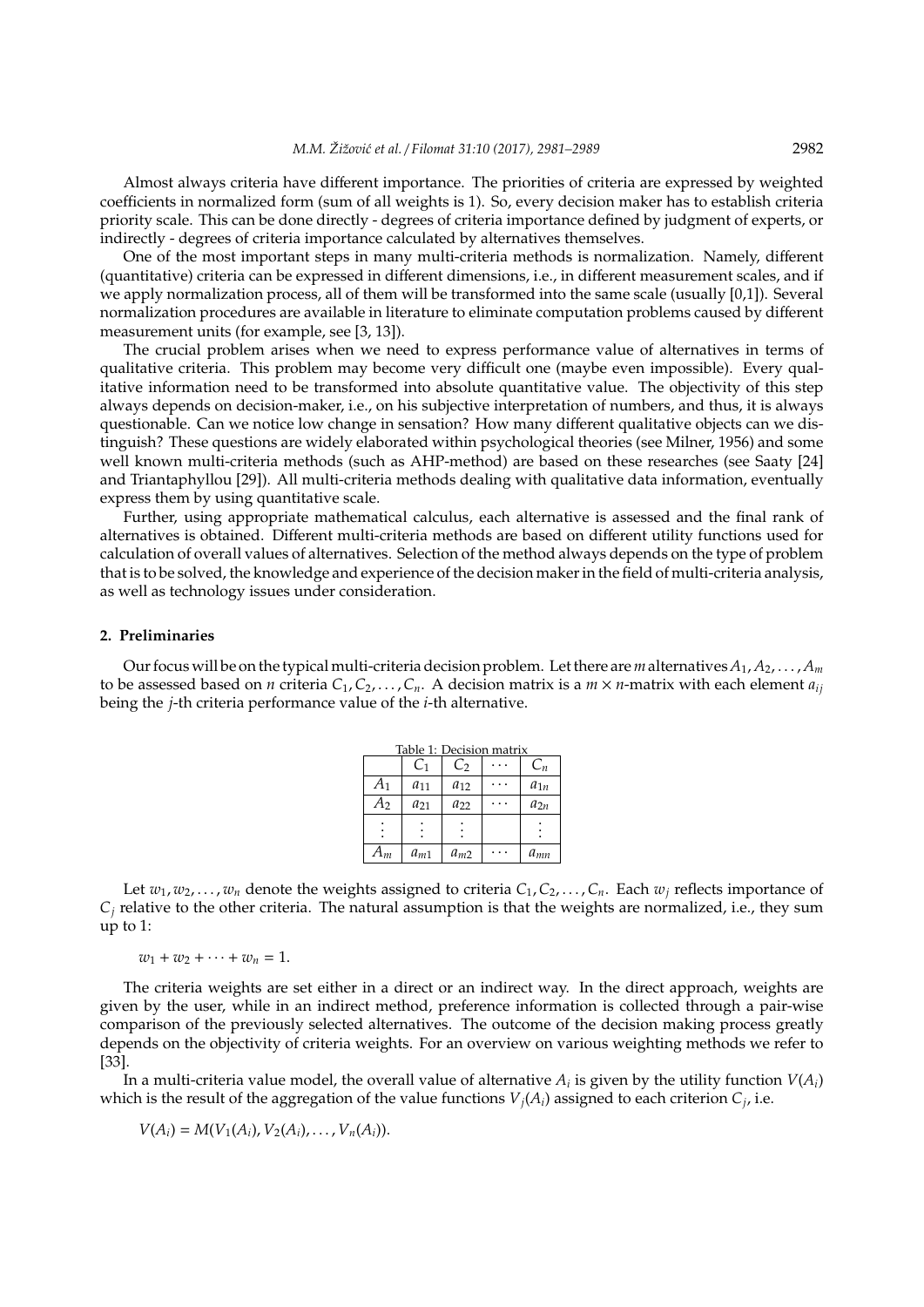The most commonly used aggregation function is the weighted sum  $V(A_i) = \sum_{i=1}^{n}$  $\sum\limits_{j=1}^n w_j \cdotp V_j(A_i)$  which is attractive

due to its low complexity, but other aggregation functions can also be applied (see Hwang and Yoon [11]). For instance, very popular are non-additive approaches where aggregation function is not a linear combination of partial preferences (such as Chouqet integral [4]).

Notice that in case that the decision matrix is normalized according to some normalization methods, then the overall value of an alternative can be obtained by summing up its criteria performance values multiplied with the corresponding criteria weights, i. e.

$$
V(A_i) = \sum_{j=1}^n w_j a_{ij}.
$$
 (1)

Once the aggregation function *V* is defined, the alternatives are automatically rank ordered by the partial order relation  $\succ_A$  on the set of alternatives  $A = \{A_1, A_2, \ldots, A_m\}$  defined by

 $A_p > A A_q \Leftrightarrow V(A_p) \geq V(A_q)$ , for all  $A_p, A_q \in A$ .

### **3. Dominant Criteria**

Let  $C_j$  be the criterion which is the most dominant for the solution of multi-criteria problem, meaning that if its performance values of all alternatives are extremely low then problem should not be treated (it has no solution), or obtained solution of the problem has weak significance.

## *3.1. Model 1*

Let  $A_i$  be an alternative from starting set of alternatives  $A_1, A_2, \ldots, A_m$ , and let  $w_1, w_2, \ldots, w_n$  be the weighted coefficients associated to criteria *C*1,*C*2, . . . ,*C<sup>n</sup>* (they are given by judgement of decision maker or calculated by some of multi-criteria procedures, for example AHP method).

If the alternative  $A_i$  satisfies the most dominant criterion  $C_j$  with the degree  $a_{ij}$ , then we put

 $W_{ii}(A_i) = 1 - a_{ii} + w_{i}a_{ii}$  $W_{ik}(A_i) = w_k a_{ij}$ , for all  $k = 1, 2, \ldots, n$  such that  $k \neq j$ .

In this way, each alternative  $A_i$  is associated with the set  $\big\{W_{j1}(A_i),W_{j2}(A_i),\ldots,W_{jn}(A_i)\big\}$  of new weighted coefficients which correspond to dominant criterion *C<sup>j</sup>* .



Figure 1: Graphical representation of weights by Model 1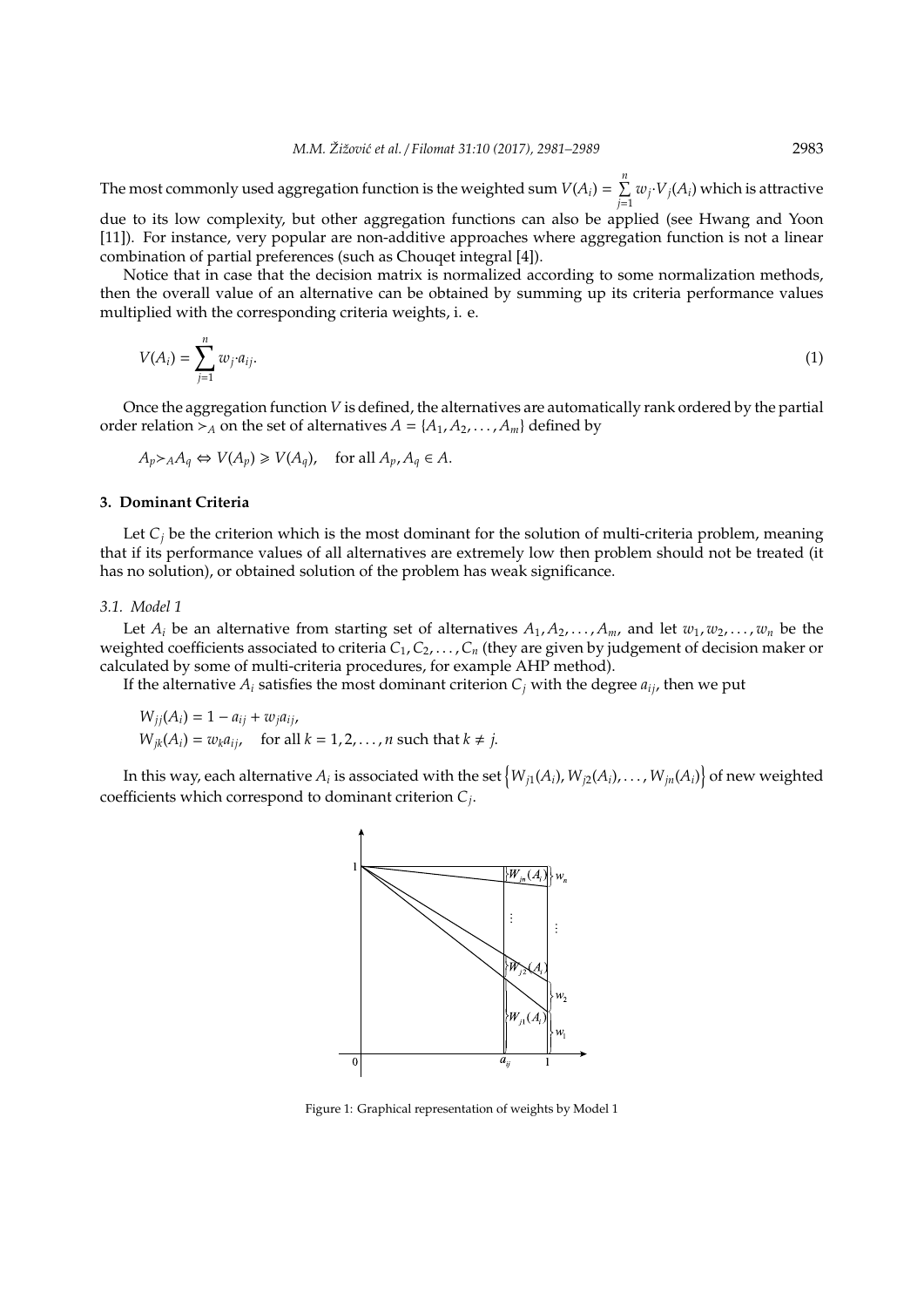**Theorem 3.1.** For each alternative  $A_i$ ,  $i=1,2,\ldots,m$ , the set of new weighted coefficients  $\left\{W_{j1}(A_i),W_{j2}(A_i),\ldots,W_{jn}(A_i)\right\}$ *is normalized and it sums up to* 1*, i.e.*

$$
\sum_{k=1}^n W_{jk}(A_i) = 1.
$$

*Proof.* Let alternative  $A_i$  satisfies the most dominant criterion  $C_i$  with the degree  $a_{ij}$ . Then we have

$$
\sum_{k=1}^{n} W_{jk}(A_i) = w_1 a_{ij} + \dots + w_{j-1} a_{ij} + (1 - a_{ij} + w_j a_{ij}) + w_{j+1} a_{ij} + \dots + w_n a_{ij} =
$$
  
= 1 - a\_{ij} + a\_{ij} \left( \sum\_{k=1}^{n} w\_k \right) = 1 - a\_{ij} + a\_{ij} = 1,

and thus every coefficient  $W_{jk}(A_i)$  is normalized, i.e.  $W_{jk}(A_i) \in [0,1]$ , and clearly they sum up to 1.  $\Box$ 

**Theorem 3.2.** For  $i_1, i_2 \in \{1, 2, ..., m\}$ , let the alternatives  $A_{i_1}$  and  $A_{i_2}$  be such that  $a_{i_1j} < a_{i_2j}$  and let  $C_j$  be the most *dominant criterion. Then*

$$
W_{jj}(A_{i_1}) > W_{jj}(A_{i_2})
$$
 and  $W_{jk}(A_{i_1}) < W_{jk}(A_{i_2})$ , for  $k \neq j$ ,  $k = 1, 2, ..., n$ .

*Proof.* If  $a_{i_1j} < a_{i_2j}$ , then holds

$$
W_{jj}(A_{i_1}) = 1 - a_{i_1j} + w_j a_{i_1j} = 1 - a_{i_1j}(1 - w_j) > 1 - a_{i_2j}(1 - w_j) = 1 - a_{i_2j} + w_j a_{i_2j} = W_{jj}(A_{i_2}),
$$

and for  $k \neq j$ ,  $k = 1, 2, ..., n$  it holds that  $W_{jk}(A_{i1}) = w_k a_{i_1 j} < w_k a_{i_2 j} = W_{jk}(A_{i2}).$ 

**Theorem 3.3.** Let  $C_j$  be the most dominant criterion with weight  $w_j < 1$ . Then, for each alternative  $A_i$ ,  $i = 1, 2, \ldots, m$ , *such that*  $a_{ij} < 1$  *holds* 

 $W_{jj}(A_i) > w_j$  *and*  $W_{jk}(A_i) < w_k$ , for  $k \neq j$ ,  $k = 1, 2, ..., n$ .

*Proof.* If  $a_{ij} < 1$ , then

$$
W_{jj}(A_i) - w_j = 1 - a_{ij} + w_j a_{ij} - w_j = (1 - a_{ij})(1 - w_j).
$$

Since  $a_{ij}$ ,  $w_j \in [0,1)$ , we have that  $W_{jj}(A_i) - w_j > 0$  and thus  $W_{jj}(A_i) > w_j$ . Also, if  $a_{ij} < 1$ , than for  $k \neq j$  we have  $W_{jk}(A_i) = w_k a_{ij} < w_k$ .

By Theorems 3.2 and 3.3, we have that decreasing performance value of an alternative by the most dominant criterion linearly increase the weight of that dominant criterion and proportionally decrease the weights of other criteria.

**Theorem 3.4.** *The following holds for an alternative*  $A_i$ *,*  $i = 1, 2, \ldots, m$  *and the most dominant criterion*  $C_j$ *:* 

*(i) If the alternative A<sup>i</sup> completely satisfy the most dominant criterion C<sup>j</sup> , then*

$$
W_{jk}(A_i) = w_k, \quad \text{for all } k = 1, 2, \ldots, n.
$$

*(ii) If the alternative A<sup>i</sup> does not satisfy the most dominant criterion C<sup>j</sup> , then*

 $W_{ii}(A_i) = 1$  *and*  $W_{ik}(A_i) = 0$ , *for all*  $k \neq j$ ,  $k = 1, 2, ..., n$ .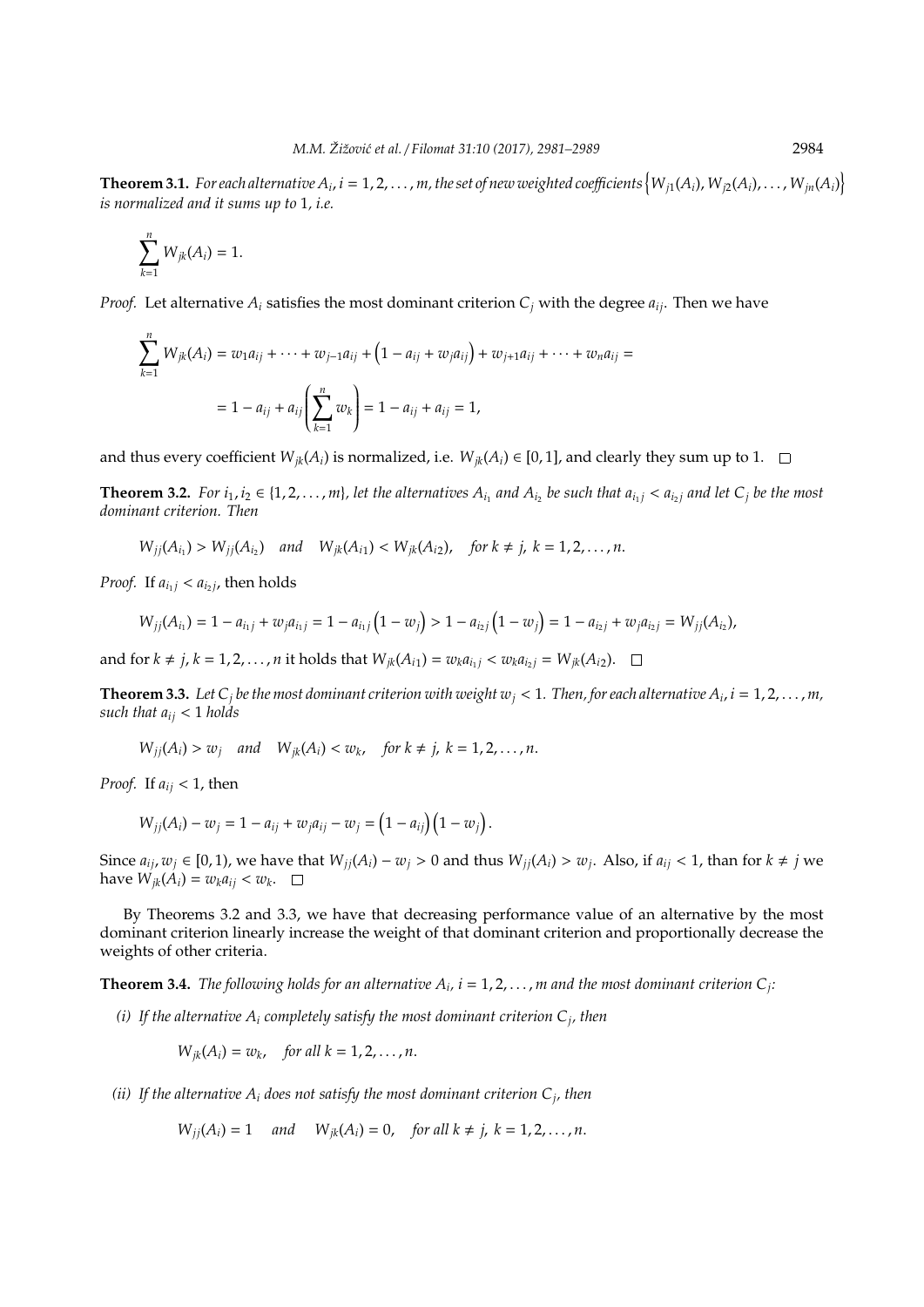*Proof.* (i) If the alternative  $A_i$  completely satisfies the most dominant criterion  $C_j$ , i.e.  $a_{ij} = 1$ , then by definition of new weighted coefficients we have  $W_{jj}(A_i) = 1 - a_{ij} + w_j a_{ij} = w_j$  and for  $k \neq j$ ,  $W_{jk}(A_i) = w_k a_{ij} = w_k$ .

(ii) If alternative  $A_i$  does not satisfy the most dominant criterion  $C_j$ , then clearly  $a_{ij} = 0$ . By definition of new weighted coefficients we have  $W_{ij}(A_i) = 1 - a_{ij} + w_j a_{ij} = 1$  and  $W_{ik}(A_i) = w_k a_{ij} = 0$ , for  $k \neq j$ .  $\square$ 

The aggregation function, defined by

$$
\widetilde{V}(A_i) = \sum_{k=1}^n W_{jk}(A_i) \cdot a_{ik},\tag{2}
$$

has the following property.

**Theorem 3.5.** If an alternative  $A_i$ , for some  $i \in \{1, 2, ..., m\}$ , does not satisfy the most dominant criterion  $C_j$ , then *the overall value of A<sup>i</sup> is equal to zero, i.e.*

$$
\widetilde{V}(A_i)=0.
$$

*Proof.* By Theorem 3.4, we have  $W_{ii}(A_i) = 1$  and  $W_{ik}(A_i) = 0$ , for  $k \neq j$ , and thus

$$
\widetilde{V}(A_i)=\sum_{k=1}^n W_{jk}(A_i)\cdot a_{ik}=\sum_{k=1,k\neq j}^n W_{jk}(A_i)\cdot a_{ik}+W_{jj}(A_i)\cdot a_{ij}=0,
$$

which completes proof of the theorem.  $\Box$ 

As a consequence of the previous observation, we have that non-dominant criteria have no influence on alternative scoring in the case that this alternative does not satisfy the most dominant criterion.

#### *3.2. Model 2*

Here we will modify the procedure presented in Model 1 to obtain the following property: If performance value of an alternative by the most dominant criterion is lower than a given value *a*, then all other criteria are disregarded and overall value of that alternative is equal to zero.

Let  $C_i$  be the most dominant criterion, and let *a* be a real number such that  $0 < a < 1$ . If an alternative *A*<sup>*i*</sup> satisfies the most dominant criterion  $C_j$  with the degree  $a_{ij} < a$ , then we put

 $Q_{ii}(A_i) = 1$  and  $Q_{ik}(A_i) = 0$  for all  $k = 1, 2, ..., n$  such that  $k \neq j$ ,

otherwise, if  $a_{ij} \ge a$ , we put

$$
Q_{jj}(A_i) = 1 + (w_j - 1)((a_{ij} - a)/(1 - a)),
$$
  
 
$$
Q_{jk}(A_i) = w_k((a_{ij} - a)/(1 - a)),
$$
 for all  $k = 1, 2, ..., n$  such that  $k \neq j$ .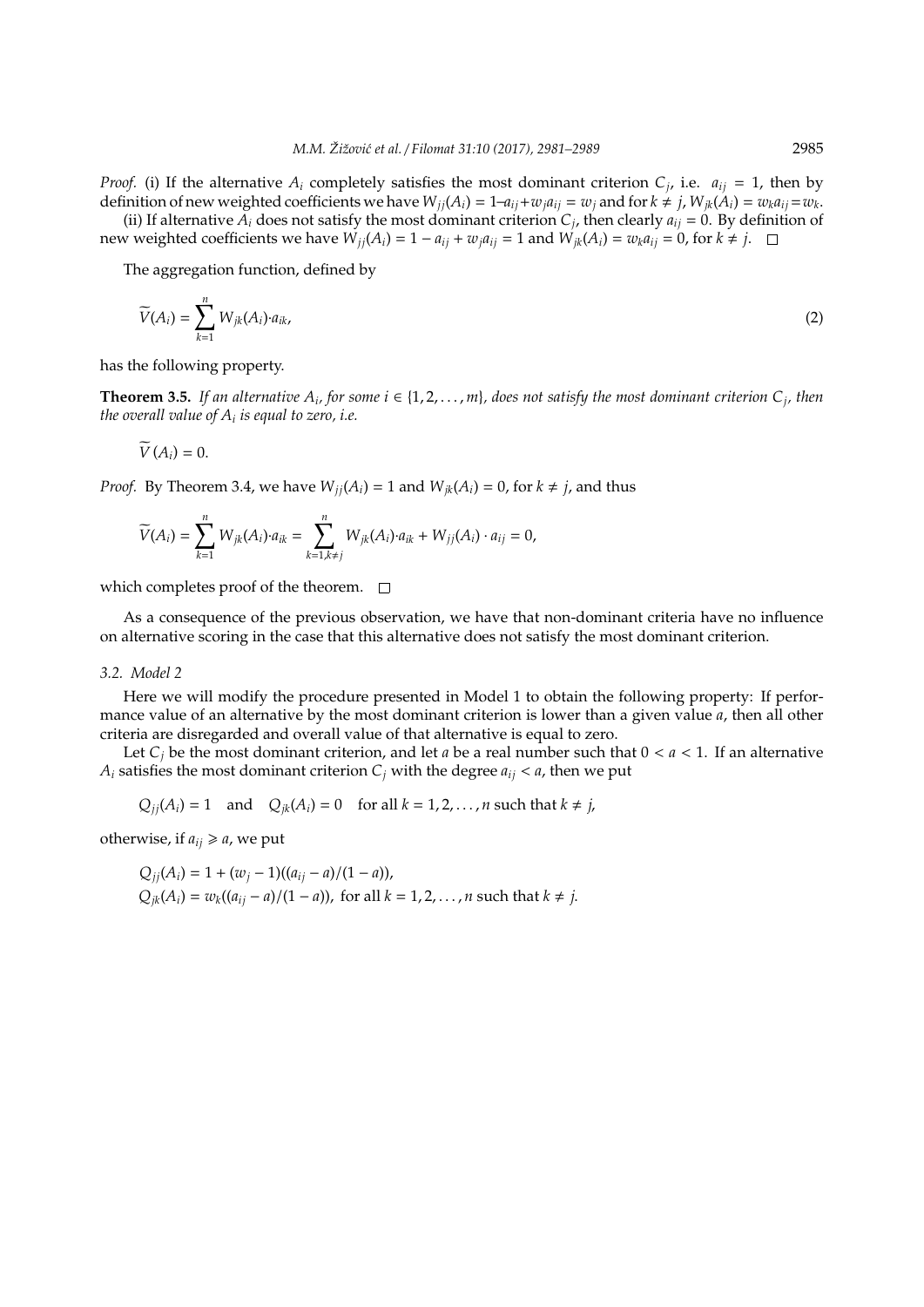

Figure 2: Graphical representation of weights by Model 2

**Theorem 3.6.** The set of new weighted coefficients  $\{Q_{j1}(A_i),Q_{j2}(A_i),\ldots,Q_{jn}(A_i)\}$  is normalized for each alternative *Ai* , *i* = 1, 2, . . . , *m, and it sums up to* 1*, i.e.*

$$
\sum_{k=1}^n Q_{jk}(A_i) = 1.
$$

*Proof.* Similar to the proof of Theorem 1.  $\Box$ 

Let the aggregation function be defined by

$$
\widetilde{\widetilde{V}}(A_i) = \sum_{k=1}^n Q_{jk}(A_i) \cdot a_{ik}.
$$
\n(3)

Then, for *V*, we can obtain the analogies of Theorems 2-5 if we replace *W* by *Q* and *V* by *V*.

**Theorem 3.7.** Let  $0 < a < 1$  be the minimal suitable value of the most dominant criterion  $C_j$ . If an alternative  $A_i$ ,  $i=1,2,\ldots,m,$  satisfies the criterion  $C_j$  with the degree  $a_{ij} < a$ , then the overall value of  $A_i$  is equal to zero, i.e.

$$
\widetilde{\widetilde{V}}(A_i)=0.
$$

*Proof.* By analogue of Theorem 3.4, we have  $Q_{jj}(A_i) = 1$  and  $Q_{jk}(A_i) = 0$ , for all  $k \neq j$ ,  $k = 1, 2, ..., n$ , and thus  $V(A_i) = 0$ .

By the constructions, Model 1 and Model 2 have the following common property.

**Theorem 3.8.** *The rank of alternatives from the set*  $\{A_1, A_2, \ldots, A_m\}$  *remains the same in the case that the starting set of alternatives is expanded by a set of new alternatives*  ${B_1, B_2, \ldots, B_s}$ .

*Proof.* Let  $\left[a_{ij}\right]_{i=1,j=1}^{m,n}$  and  $\left[b_{kj}\right]_{k=1,j=1}^{s,n}$  be two normalized decision matrices and let  $\left[c_{ij}\right]_{i=1,j=1}^{m+s,n}$  be a decision matrix such that, for all  $j = 1, 2, \ldots, n$ , holds

$$
\begin{cases} c_{ij} = a_{ij}, & \text{for all } i = 1, 2, ..., m, \\ c_{ij} = b_{kj}, & \text{for all } i = m + k, k = 1, 2, ..., s. \end{cases}
$$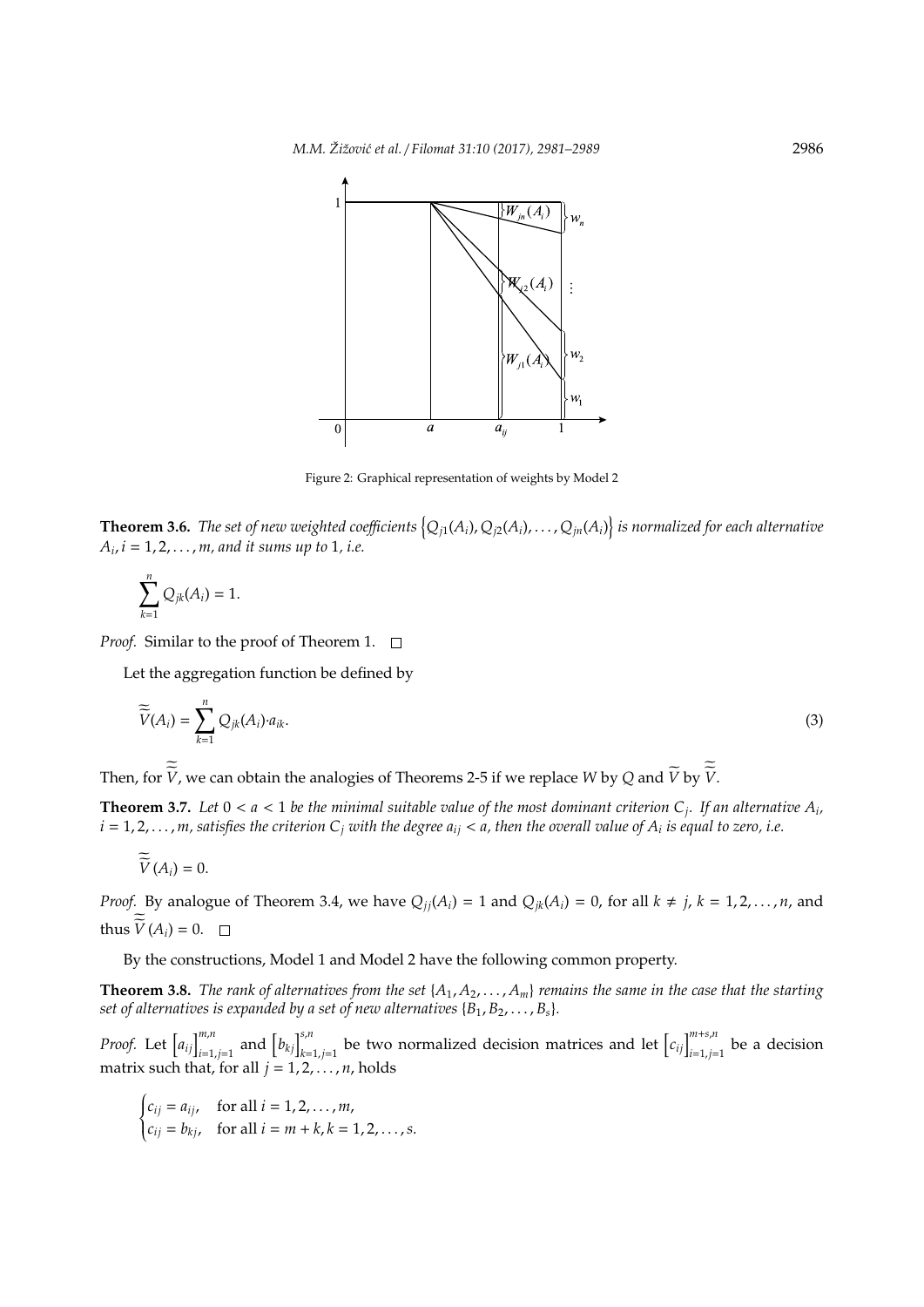Let  $A=\big\{A_i=(a_{ij}),i=1,2,\ldots,m\big\}$  and  $C=\big\{C_i=(c_{ij}),i=1,2,\ldots,m+s\big\}$  be two set of alternatives and let  $\succ_A$ denote the partial order on the set *A* induced by the function  $\widetilde{V_A}$  (respectively  $\widetilde{V_A}$ ), and let  $\succ_C$  denote the partial order relation on the expanded set *C* induced by the function  $V_C$  (respectively  $V_C$ ). If  $A_p$  and  $A_q$  are two alternatives from the starting set of alternatives *A*, then  $\widetilde{V}_A(A_p) = \widetilde{V}_C(A_p)$ , so  $A_p \succ_A A_q$  if and only if  $A_p \succ_C A_q$ .  $\Box$ 

It is well known that most of the multi-criteria decision methods suffer from a structuring problem in the sense that it is possible to obtain a reverse rank of alternatives by the introduction of new alternative options. By Theorem 3.8, the multi-criteria decision method presented by models 1 and 2 preserve that rank so that there are no possibilities of favoring or manipulating alternative ranking by taking new alternatives into account.

#### **Corollary 3.9.** *No alternative can be favored by adding new alternatives into multi-criteria model.*

*Proof.* By Theorem 3, adding new alternatives to the multi-criteria model does not rearrange the rank of previously introduced alternative choices, so no alternative can be favored.  $\square$ 

**Example 3.10.** It can be noticed that many multi-criteria decision methods which are based on an additive aggregation function allow some kind of compensation between criteria. The low performance of an important criterion can be redeemed in the overall aggregation by the good performance of a few other less important criteria which will be shown in this example.

Let two alternatives  $A_1$  and  $A_2$  evaluated by the bases on five criteria  $C_1, C_2, \ldots, C_5$  induce decision matrix presented by Table 2. Clearly, for the alternatives *A*<sup>1</sup> and *A*2, incomparability holds for all pair-wise comparisons.

| Table 2: Decision matrix of Example 3.10 |             |                    |         |       |      |  |
|------------------------------------------|-------------|--------------------|---------|-------|------|--|
|                                          |             | C <sub>2</sub>     | $C_{3}$ | $C_4$ |      |  |
| $A_1$                                    | $\mid$ 0.40 | $\vert 0.60 \vert$ | 0.50    | 0.60  | 0.50 |  |
| A۰                                       | 0.10        | $\vert 0.80 \vert$ | 0.90    | 0.80  | 0.80 |  |

If  $C_1$  is the most dominant criterion with the weight  $w_1 = 0.4$  and  $C_2$ ,  $C_3$ ,  $C_4$  and  $C_5$  are less important criteria associated with weights  $w_2 = w_3 = w_4 = w_5 = 0$ , 15, then using weighted sum as overall values of *A*<sub>1</sub> and *A*<sub>2</sub> we obtain *V*(*A*<sub>1</sub>) = 0.49 and *V*(*A*<sub>2</sub>) = 0.55. Therefore, alternative *A*<sub>2</sub> is preferred over alternative  $A_1$ , but alternative  $A_2$  barely meets the most dominant criterion  $C_1$ , so the question arises whether obtained order of alternatives is correct.

On the other hand, new weighted coefficients (according to Model 1) for the alternative  $A_1$  are  $W_1(A_1)$  = 0.76 and  $W_2(A_1) = W_3(A_1) = W_4(A_1) = W_5(A_1) = 0.06$ , and therefore  $V(A_1) = 0.448$ . Similarly, new weighted coefficients (according to Model 1) for the alternative  $A_2$  are  $W_1(A_2) = 0.94$  and  $W_2(A_2) = W_3(A_2) = W_4(A_2) =$  $W_5(A_2) = 0.015$ , and therefore  $\widetilde{V}(A_2) = 0.145$ . Thus, the alternative  $A_1$  is preferred over the alternative  $A_2$ . If the minimal suitable value for the dominant criterion is  $a = 0.3$ , than according to Model 2 we have that  $V(A_1) = 0.41$  and  $V(A_1) = 0.1$ , so alternative  $A_1$  is preferred over the alternative  $A_2$ .

**Example 3.11.** Here we will observe one hypothetical example to demonstrate how a small change in alternative performance by dominant criterion result in changes of weighted coefficients and overall values. We will consider ten alternatives  $A_1, A_2, \ldots, A_{10}$  evaluated by five criteria  $C_1, C_2, \ldots, C_5$ . The degrees in which alternatives satisfy criteria are presented in Table 3.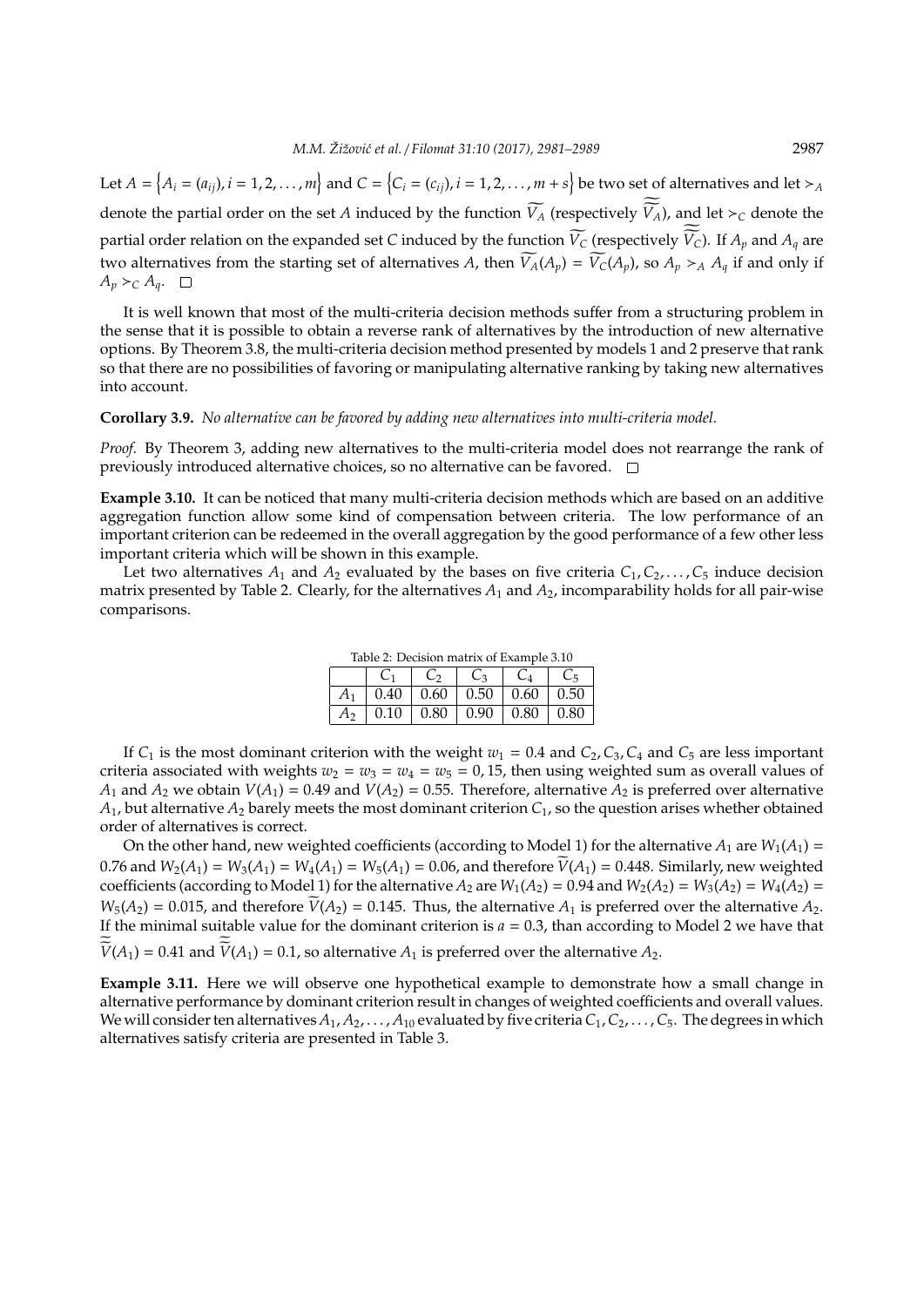| $C_{1}$ | $C_2$ | $C_3$ | $C_4$ | C5      |
|---------|-------|-------|-------|---------|
| 1.0     | 0.8   | 0.6   | 0.7   | 0.5     |
| 0.9     | 0.8   | 0.6   | 0.7   | 0.5     |
| 0.8     | 0.8   | 0.6   | 0.7   | 0.5     |
| 0.7     | 0.8   | 0.6   | 0.7   | 0.5     |
| 0.6     | 0.8   | 0.6   | 0.7   | $0.5\,$ |
| 0.5     | 0.8   | 0.6   | 0.7   | 0.5     |
| 0.4     | 0.8   | 0.6   | 0.7   | 0.5     |
| 0.3     | 0.8   | 0.6   | 0.7   | $0.5\,$ |
| 0.2     | 0.8   | 0.6   | 0.7   | 0.5     |
| $0.1\,$ | 0.8   | 0.6   | 0.7   | 0.5     |
|         |       |       |       |         |

Table 3: Decision matrix of the Example 3.11

Let *C*<sub>1</sub> be the most dominant criterion and let  $w_1 = 0.40$ ,  $w_2 = w_3 = 0.20$ ,  $w_4 = 0.15$  and  $w_5 = 0.05$ . Then overall values calculated by aggregation functions (1) and (2) are given in Table 4. It can be noticed that  $\min\{V(A_i), V(A_i)\} = V(A_i)$ , for  $i = 1, 2, 3, 4$ , and  $\min\{V(A_i), V(A_i)\} = V(A_i)$ , for  $i = 5, 6, ..., 10$ .

In the case that the minimal suitable value for the dominant criterion  $C_1$  is  $a = 0.3$ , then by Model 2, we obtain the overall values of aggregation function (3) which are presented in Table 4.

|                       | <u>iacie il columnature di anchiamo in maniferenti di </u> |      |       |       |      |                |       |       |        |          |
|-----------------------|------------------------------------------------------------|------|-------|-------|------|----------------|-------|-------|--------|----------|
|                       |                                                            |      | $A_3$ | $A_4$ | A5   | A <sub>6</sub> |       | $A_8$ | Aq     | $A_{10}$ |
|                       | 81                                                         | 0,77 | 0,73  | 0,69  | 0,65 | 0,61           | 0,57  | 0,53  | 0,49   | 0,45     |
| $\tilde{\phantom{a}}$ | 0.81                                                       | .783 | 0,744 | 0,693 | 0,63 | 0,555          | 0,468 | 0,369 | 0,2364 | 135      |
| $\bar{ }$             | 0.81                                                       | 789, | 0,75  | 0,694 | 0,61 | 0,531          | 0,42  | 0,3   |        |          |

Table 4: Overall values of alternatives in Example 3.11

#### **4. Conclusion**

In this paper we observed multi-criteria models in which one criterion dominates the others. We presented two multi-criteria methods for identifying the most preferred alternative choice (or for ranking the alternatives), which gives fruitful and more accurate information on the observed alternatives and corresponding preference of the most dominant criterion.

Note that the weighted coefficients and the aggregation function discussed in this paper will be studied from a more general point of view in our further research.

#### **Acknowledgements**

The authors wish to thank the reviewers and the editors for helpful comments and suggestions that improved the quality of the article.

#### **References**

- [1] J. P. Brans, Ph. Vincke, A preference ranking organization method, Management Science 31 (1985), 647-656.
- [2] W. K. M. Brauers, Optimization methods for a stakeholder society. A revolution in economic thinking by multiobjective optimization: Nonconvex Optimization and its Applications, Kluwer Academic Publishers, Boston, USA, 2004.
- [3] A. Celen, Comparative Analysis of Normalization Procedures in TOPSIS Method: With an Application to Turkish Deposit Banking Market, Informatica 25 (2) (2014), 185-208.
- [4] G. Choquet, Theory of capacities, Annales de l'Institut Fourier 5 (1953), 131-295.
- [5] D. Dubois, H. Prade, Possibility theory as a basis for qualitative decision theory, Proceedings of the 14th International Joint Conference on Artifcial Intelligence IJCAI'95, Montreal, Canada (1995), 1925-1930.